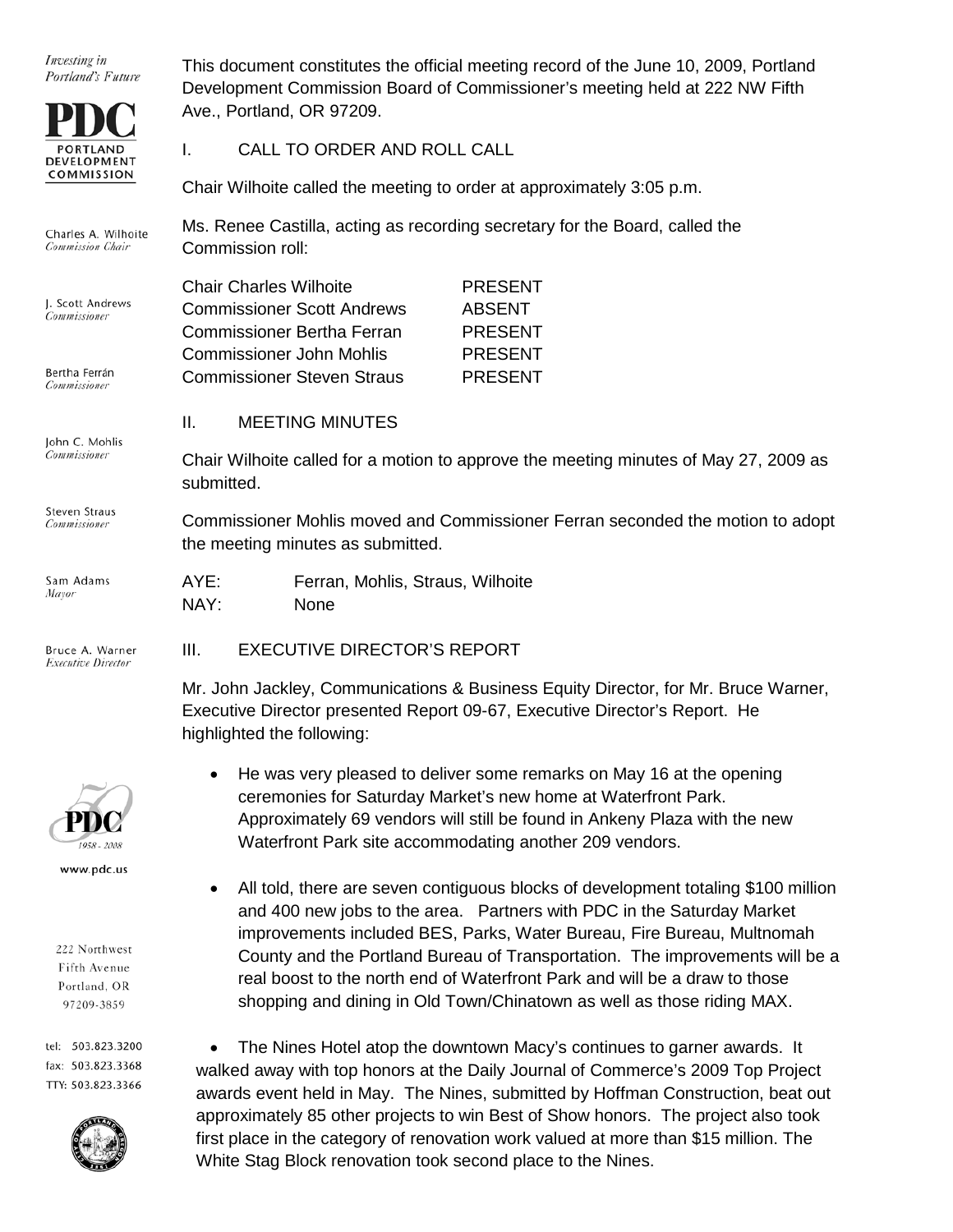- PDC assists small business with working capital—The Business Finance team closed a working capital loan to Spitball Media in May, using the Near Equity Fund to help the company with costs associated with the launch of a new software product as well as the purchase of new equipment. In business since 2006, Spitball Media is currently leasing 1,200 square feet in the Towne Storage Building at 17 SE  $3<sup>rd</sup>$ Avenue in the Central Eastside Urban Renewal Area. They are a market leader in online video compression and delivery.
- Increasing capacity for local wind industry—PDC is actively partnering with OECDD and Portland General Electric (PGE) to grow a regional wind turbine supply chain. Our goal is to significantly increase the capacity of local manufacturers and service providers so that they can develop new customers in this rapidly expanding industry.
- Mayor's small business town hall—PDC's community economic development team has been taking the lead for Mayor Adams in planning a Small Business Town Hall for June  $29<sup>th</sup>$ . At the event Erin Flynn will present an overview of the City's Economic Development Strategy Initiatives targeted for small business. Mayor Adams plans to engage attendees in a conversation on how small businesses are finding creative ways to survive and prosper in spite of the challenging times. Attendance will be limited to 100 and the meeting will be broadcast over cable TV and streamed live over the web. This will allow small business owners unable to attend to participate and even submit questions during the meeting. The program will also be placed on PDC's web site for later viewing.
- Café celebrates opening in Kenton—PDC loan and storefront grant client Posies Café celebrated its grand opening on Thursday, May 21 with free coffee and a ribbon-cutting ceremony welcoming numerous neighbors and families to the café at 8208 North Denver Avenue. The café is located in the Kenton business district - part of the Interstate Corridor Urban Renewal Area.
- PSU and city align economic development goals—On May 1, Portland State University hosted the "Building University-Community Partnerships for a Sustainable Regional Economy" symposium as one of its inaugural events to welcome Wim Wiewel, PSU President. Panel discussions focused on nurturing creative economies, generating new innovation opportunities, ensuring Portland's leadership in sustainability, and building partnerships for success. Erin Flynn, PDC's Urban Development Director, participated as a panel member. The symposium also resulted in a Memorandum of Understanding between PSU and the city to advance and align economic development goals - building on the existing partnership between PDC and PSU to coordinate the city's Economic Development Strategy with PSU's Economic Development Plan.
- Disparity Study Six responses were received for the Disparity Study RFP on May 18th. The evaluation committee will meet on June  $5<sup>th</sup>$  to review the responses.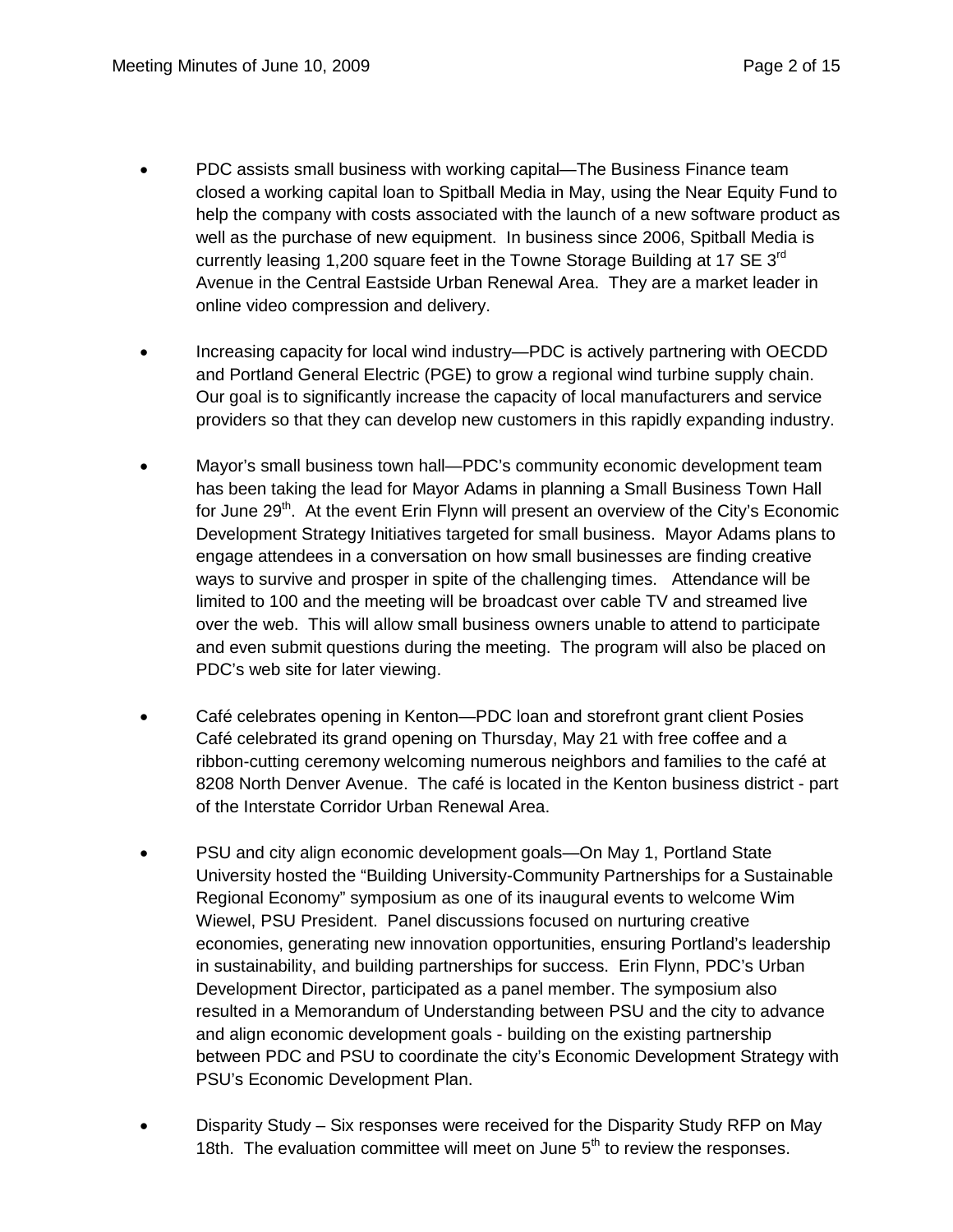- Westside Central City Urban Renewal Effort Started—The month of May saw the kick off of the public phase of the Westside Central City Urban Renewal effort. Public participation staff assisted with the planning and implementation of a briefing for local media, community stakeholders and the first meeting of the Westside Central City Urban Renewal Evaluation Committee. In addition to meeting notifications and preparation of meeting materials, staff also created email lists to provide project updates to interested stakeholders. The Future of Urban Renewal web site was updated with material and a comment/question section was added to allow the public to communicate with staff via the web page.
- N/NE Economic Development Initiative—the public phase of this project will begin in June with the first meeting of the N/NE Economic Development Initiative Advisory Committee. During the months of April and May staff completed 56 stakeholder interviews and prepared materials for the advisory committee meetings and public outreach efforts. A joint meeting of the Interstate Corridor and Oregon Convention Center URACs was held in May to get them up to speed on the financial report and the results of the stakeholder interviews. Email lists of interested stakeholders were created so they can be provided with updates on the project.
- Workforce diversity among apprentice workers continues to lead the diversity efforts. The total female apprentice hours represent 17.66% of the total apprentice hours 6.66 percentage points ahead of the combined journey/apprentice goal of 11% for the fiscal year. Of the apprentice hours that have been worked in this fiscal year, 26.09% have been worked by people of color. These results continue to demonstrate a positive trend toward a more diverse workforce through apprentice training.

Chair Wilhoite commented staff continues to try to help others in difficult economic times through ongoing efforts with the Oregon Food Bank. After donating more than 800 boxes of macaroni and cheese to the food bank, staff recently delivered 561 pounds of canned and other foods. We are currently gathering cans of soup and plan to hold a "soup cook off" in June where the good cooks at PDC will vie for the best soup recipe and tastes will be sold for \$3 – with proceeds benefitting the Food Bank. In addition to the food drive, PDC also had a Red Cross blood drive recently and donated 32 pints of blood – exceeding our goal of 30 pints. Our own Commission John Mohlis rolled up his sleeve and donated and so we thank him for taking time out of his busy schedule to do so.

Commissioner Straus commented staff is doing hard work and it is appreciated.

Commissioner Mohlis stated the numbers are good in South Waterfront, but with the economy the numbers could be affected, therefore, it is important to stay focused and try to meet the goals.

Commissioner Ferran stated June is Home Ownership Month and she reminded the community there are several homes available in Portland and now is a good time to use the federal tax credit for home purchase.

IV. PUBLIC COMMENT FOR ITEMS NOT ON THE AGENDA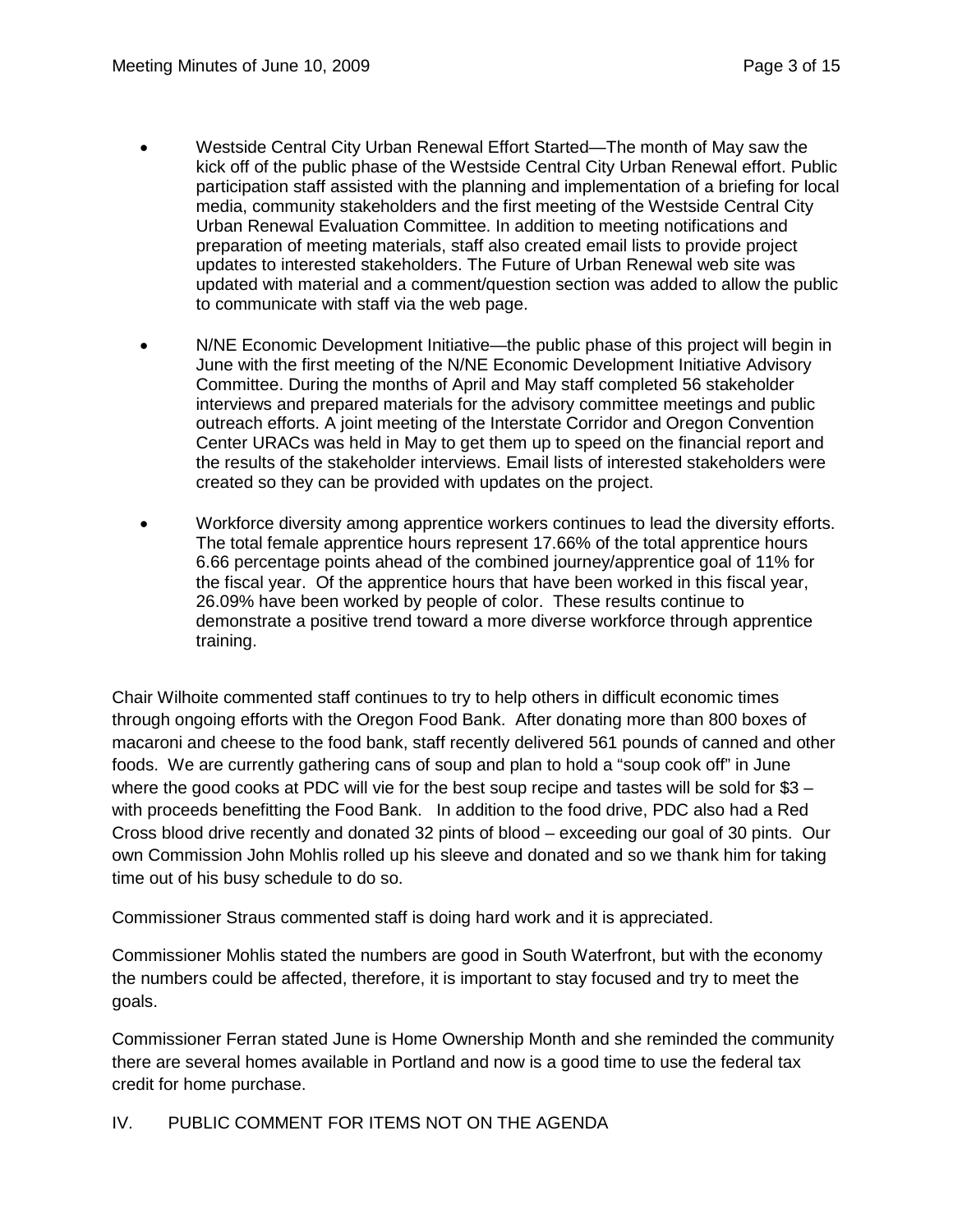As there were no public comment for items not on the agenda, Chair Wilhoite moved to the consent agenda.

#### V. CONSENT AGENDA

Chair Wilhoite called for a motion to approve the consent agenda:

Resolution 6710, titled, "Adopt Revised Financial Assistance Guidelines for the Community Livability Grant Program."

Resolution No. 6711, titled, "Appointing Members to the Central Eastside, Gateway Regional Center, Interstate Corridor, Lents Town Center, North Macadam, and Oregon Convention Center Urban Renewal Advisory Committees."

Resolution 6712, titled, "Authorize Short-Term Interfund Operating Loans not to exceed \$2,000,000 from Specified Funds to Housing and Community Development Fund, Lead Hazard Abatement Fund, Economic Opportunity Initiative, and/or the Home Fund from July 1, 2009 To June 30, 2010."

Resolution No. 6713, titled, "Intergovernmental Agreement with the City of Portland to Provide Funding of \$3,515,284 for PDC to Implement Economic Development Activities on a Citywide Basis."

Commissioner Ferran encouraged staff to try for more diversity on the Urban Renewal Area Committees. She said it was important to engage those individuals who may not have had the opportunity to serve on the URA committees.

Chair Wilhoite asked Mr. Jackley to provide an overview of the selection process of the URAC members.

Mr. Jackley stated they recently did a survey on the URAC membership which reflected some gaps in the membership and suggest staff needs to be more proactive when selecting candidates and that those candidates reflect the overall community. In addition, he said it was important for staff to lend guidance to the organizations that have seats on the URAC as well.

Commissioner Ferran moved and Commissioner Straus seconded the motion to adopt the consent agenda.

- AYE: Ferran, Mohlis, Straus, Wilhoite
- NAY: None
- VI. PORTLAND-MILWAUKIE LIGHT RAIL: WILLAMETTE RIVER CROSSING BRIDGE DESIGN BRIEFING

Mr. Patrick Quinton presented Report No. 09-72, titled, "Portland-Milwaukie Light Rail: Willamette River Crossing Bridge Design Briefing."

Mr. Patrick Quinton stated the Portland Development Commission (PDC) Board of Commissioners (Board) was briefed in March regarding the Portland to Milwaukie Light Rail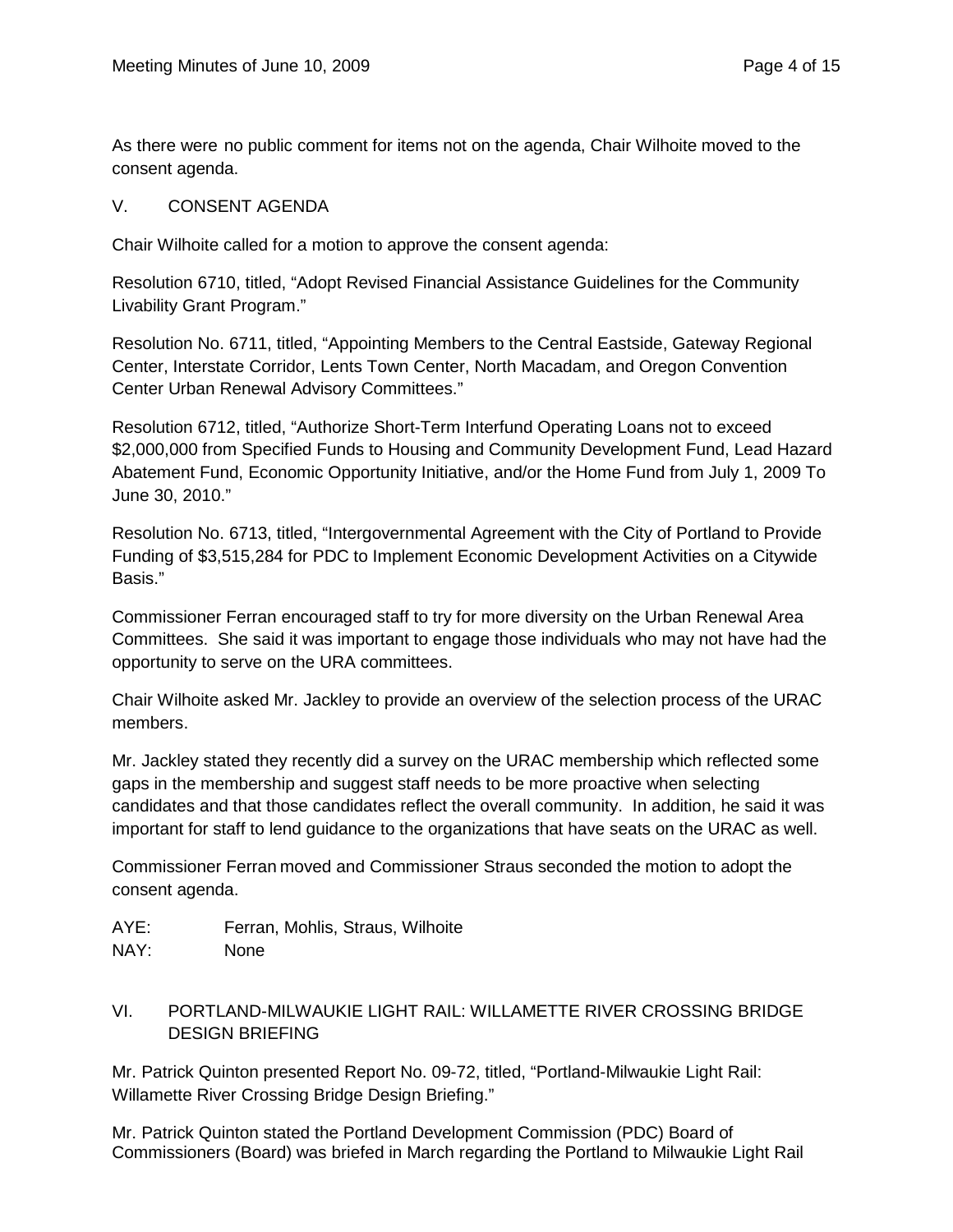project. Since then, the Willamette River Bridge Advisory Committee (WRBAC) has recommended a specific bridge type for inclusion in the final design – a refined four-pier cable stayed design. In order to inform the Board prior to the adoption of the final bridge design by the project Steering Committee on June 22 and prior to a City Council briefing on June 17, staff is returning with this briefing on the project status. He further stated in July 2008, the Metro Council adopted a new Locally Preferred Alternative (LPA) for the Portland-Milwaukie light rail transit (LRT). As part of the LPA process, the WRBAC has evaluated alternatives for a transit bridge crossing the Willamette River from South Waterfront, in the North Macadam Urban Renewal Area (URA), to the Oregon Museum of Science and Industry (OMSI), in the Central Eastside URA. At the PDC Board meeting, TriMet staff will provide a briefing on the recommended bridge type for the Willamette River Transit Bridge. In addition, he stated there will be a resolution that comes before the PDC Board later that will request \$10 million in funding for the local match.

Mr. Neil McFarland, TriMet Capital Projects Executive Director, stated they have received Preliminary Engineering (PE) approval from the federal government which is scheduled to be completed approximately June 2010. He further stated the project was rated a medium-high which is the highest rating a project can obtain from the Federal Transit Administration (FTA). He said the rating demonstrates how well the project is regarded by the FTA. He stated the FTA match is approximately 60% of the total cost of the project, thereby leaving a local match of approximately 40% to be raised. He said they are hoping to start construction sometime in the summer of 2011 and wrap up approximately 2015. He said they are looking at approximately 1,000 new jobs on the construction project. He said the major issue to complete the Portland Mall line is the construction of the bridge.

Chair Wilhoite asked if the FTA had any major concerns regarding the project.

Mr. McFarland stated the FTA had no concerns, however, wanted to make sure the project was monitored closely throughout the project.

Mr. Rob Bernard, TriMet Portland Mall Construction Manager, stated the focus of the briefing is the Willamette River Transit Bridge recommendation from the WRBAC for a refined four-pier cable stayed bridge between the South Waterfront and Central Eastside. He said when the WRBAC started the review process, their mission was to deliver a bridge that embodies the Portland aesthetic, is functional and affordable:

- $\bullet$  Aesthetic the right bridge for the context;
- Function the right bridge for the use, site and environment;
- Cost the right bridge for the budget; and
- • *Viable solutions must balance all three.*

Mr. Bernard further stated the WRBAC's direction to the design team was to:

- Explore viability of CS-SAS (hybrid) during early preliminary engineering;
- Explore viability of Advance Cable Stayed bridge type into preliminary engineering; and
- Work to combine best features of each to provide options.

Mr. Bernard said during the preliminary engineering phase, the design team determined the cost estimates as described below: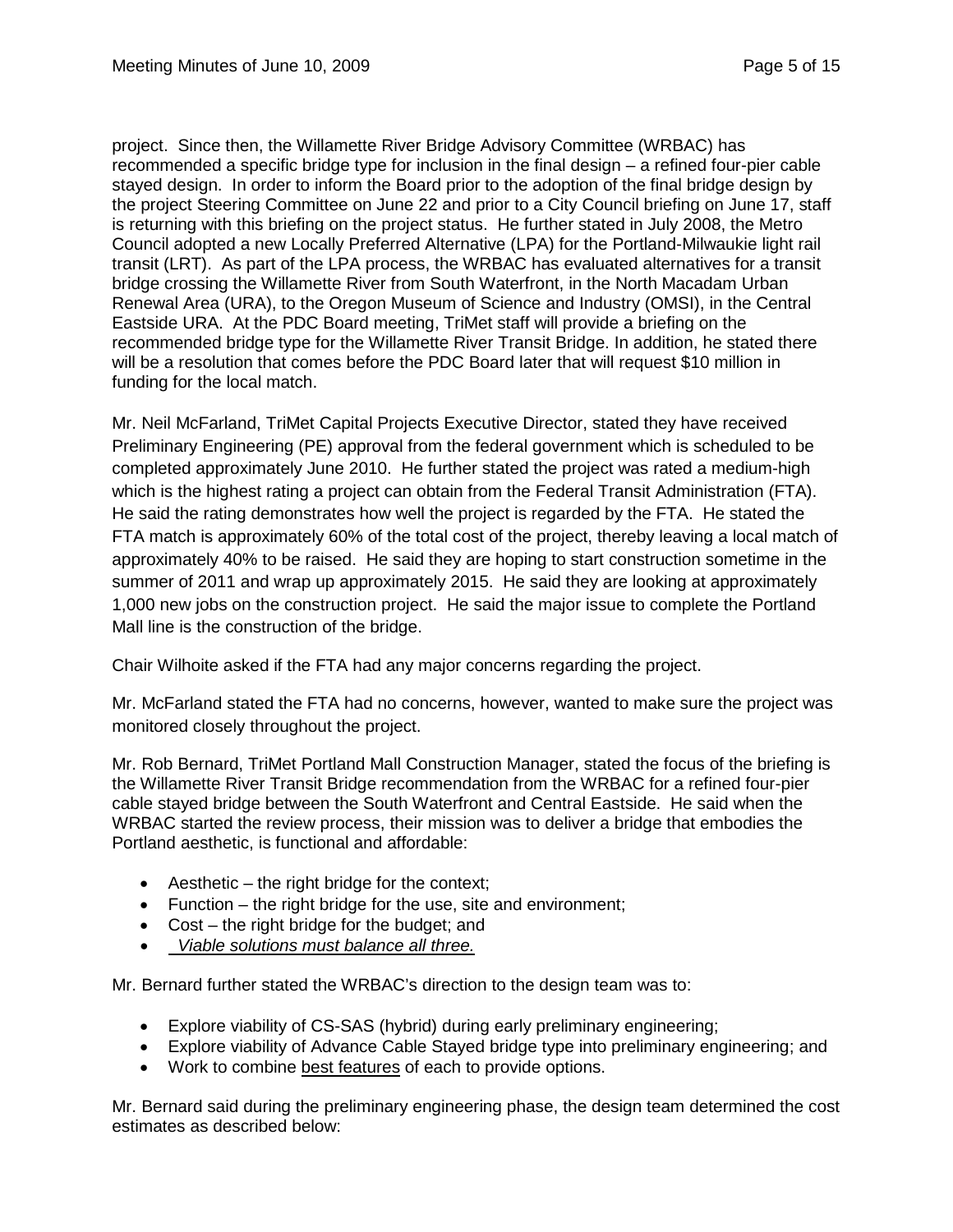| ITI ANN-MII WAHKIF<br>LIGHT RAIL PROJECT | <b>Cable Stayed</b><br>(Initial) | <b>Cable Stayed</b><br>(Refined) | <b>Hybrid</b><br>(Refined) |
|------------------------------------------|----------------------------------|----------------------------------|----------------------------|
| May 28, 2009                             | 700' Clear                       | 680' Clear                       | 730' Clear                 |
| <b>Conceptual Design Estimate</b>        |                                  |                                  |                            |
| <b>Construction Costs</b>                | \$61,200,000                     | \$62,700,000                     | \$74,900,000               |
| Design Build Contractor Engineering      | \$8,230,000                      | \$8,895,000                      | \$10,860,000               |
| Contingencies                            |                                  |                                  |                            |
| <b>Requirements Risk</b>                 | \$4,450,000                      | \$8,535,000                      | \$8,535,000                |
| <b>Bid - Market Risk</b>                 | \$1,680,000                      | \$1,855,000                      | \$5,440,000                |
| Design Development Risk                  | \$7,100,000                      | \$7,250,000                      | \$9,400,000                |
| Differential Costs (Certain)             | \$0                              | \$0                              | \$3,650,000                |
| <b>Grand Total (January 2009)</b>        | \$82,660,000                     | \$89,235,000                     | \$112,785,000              |

| <b>Grand Total (YOE August 2013)</b> | \$101,920,000  | \$110,120,000  | \$138,955,000 |
|--------------------------------------|----------------|----------------|---------------|
|                                      | $-24%$         | $-18%$         | 3%            |
| <b>Variance to Budget</b>            | (\$32,710,000) | (\$24,510,000) | \$4,325,000   |

Mr. Bernard stated due to the cost variances, the WRBAC's bridge choice would be the Cable Stay Refined Bridge:



Mr. Bernard stated the recommended bridge would meet the following requirements:

- Meet 680 feet horizontal clearance for river navigation,
- Provide 77.36 feet vertical clearance for river traffic,
- Provide a combined travel lane in each direction for bus, light rail and potentially streetcar, and
- Provide 14 feet of combined bicycle and pedestrian passageway in each direction.

Mr. Bernard stated the four-pier cable stayed bridge design recommended by the WRBAC will cost 18% less than the LPA budget in the year of expenditure. Mr. Bernard stated next steps would include refinement of significant elements including:

• Tower – pier;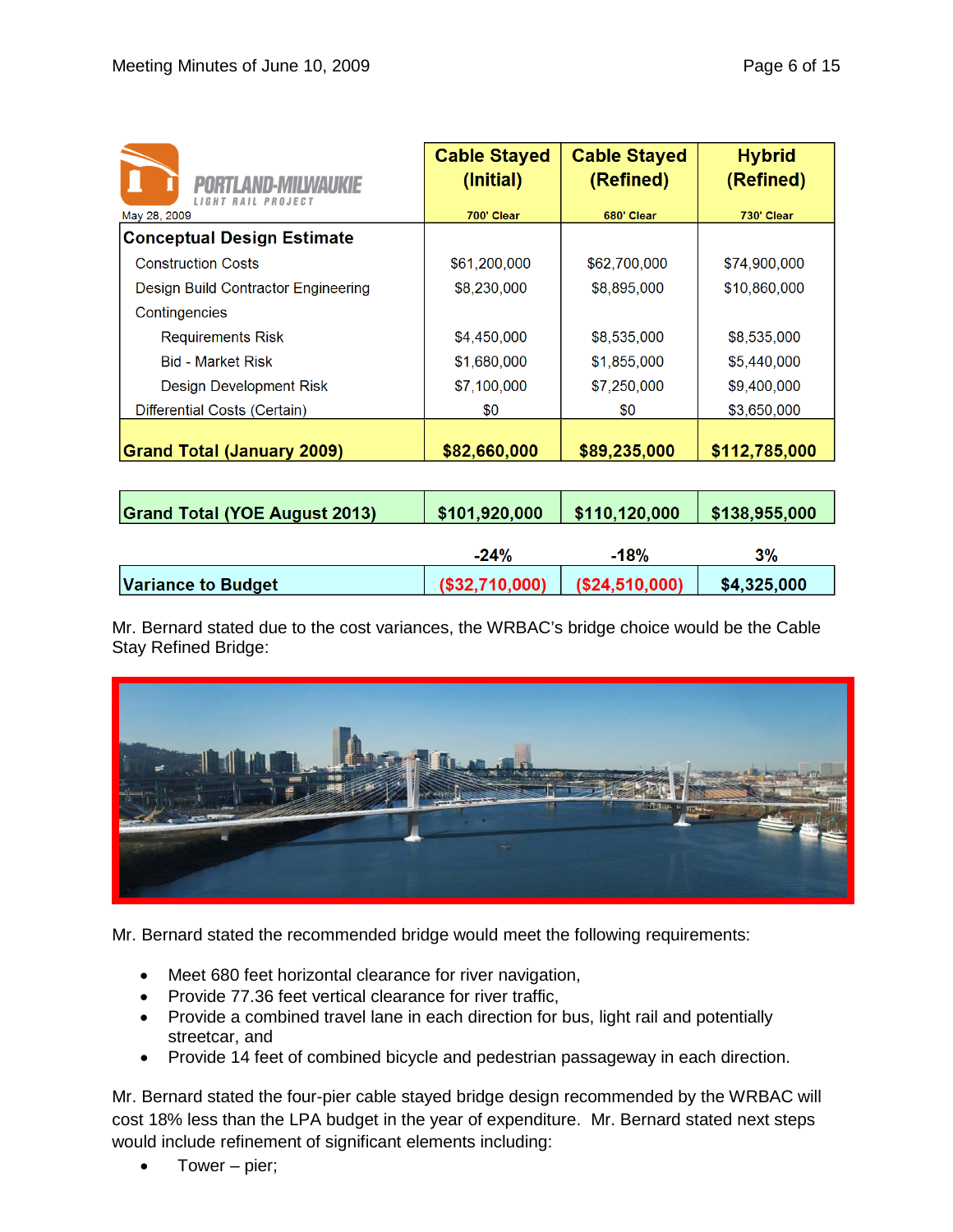- Railing;
- Lighting and OCS integration;
- Greenway; and
- Programming bicycle and pedestrian path.

Mr. Bernard stated the timeline for further discussion is:

- June 11, 2009 Open House;
- June 22, 2009 Steering Committee Meeting;
- August 2009 15% Design Submittal;
- December 2009 25% Design Submittal; and
- March 2010 Preliminary Engineering Complete.

Commissioner Mohlis asked if the bridge would be constructed to handle future streetcar use and whether the streetcar and light rail line could use the same track and whether it would require additional funding.

Mr. McFarland stated planning is underway to determine how to combine the two and what other types of elements would be needed as far as different electrical connections, etc.

#### VII. ENDORSEMENT OF THE CITY OF PORTLAND'S ECONOMIC DEVELOPMENT **STRATEGY**

Ms. Erin Flynn and Mr. Patrick Quinton presented Report No. 09-73, titled, "Endorsement of the City of Portland's Economic Development Strategy."

Ms. Kimberly Schneider, Mayor's Office, stated she was present to express the Mayor's strong endorsement for the strategy and to thank PDC and the staff for their leadership and hard work. She said when the Mayor took office he wanted to make sure the City had an economic development policy that was decisive, action oriented and measureable in order to create quality jobs and economic vitality for the city. She said fortunately Erin Flynn and Patrick Quinn were the right people to oversee the effort and advance the Mayor's vision for economic development. She further stated they are at a unique time in the history of the city. She said everyone recognizes the high unemployment, companies selling their green expertise globally and people pouring into Portland; it is not the time to continue business as usual. Therefore, the charge to the PDC and the City's partners was clear; they needed to be focused and be bold. With Erin's thoughtful leadership and her team's full engagement, the strategy establishes a clear goal, contains measureable realistic actions that recognize the city's place in the market, create a solid foundation for a competitive platform and provide opportunities for economic stimulus and self sufficiency for everyone. The approach effectively accomplishes the goals set out by the mayor and his economic development cabinet. She said the mayor would like to express how impressed he had been with the public outreach and to further thank PDC for their hard work.

Ms. Erin Flynn stated the Strategy would guide Portland's economic growth over the next five years and direct the investment necessary to achieve the objectives of the sustainable economy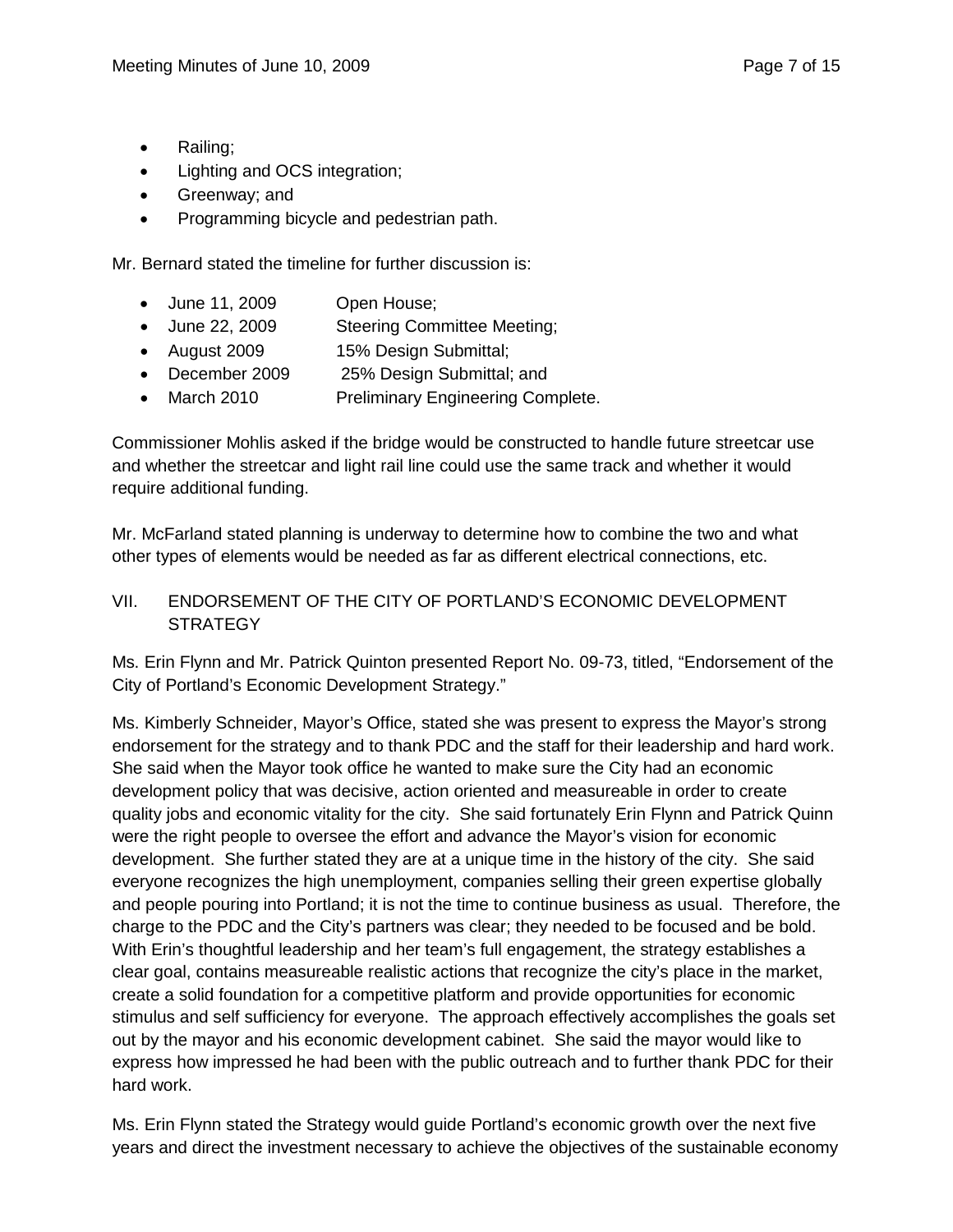with an equal focus on job growth, innovation in sustainability, and prosperity. She said the Strategy would:

- Generate robust job growth by maximizing the competitive environment for existing, emerging and relocating businesses;
- Maintain a leadership position in sustainability by constantly striving to produce an innovative urban setting that fosters creativity and invention; and
- Achieve broad-based prosperity by stimulating economic activity in neighborhoods throughout the city.

She further stated as with the objectives of the sustainable economy, these components overlap in many ways: effective workforce development increases employment opportunities for neighborhood residents, innovation from local projects morphs into expertise that can be sold abroad by Portland businesses, and successful neighborhood-based businesses can access national and international markets and drive traded sector growth.

Ms. Flynn stated Portland's lauded quality of life has not translated into widespread economic prosperity and job creation. However, she said Portland is Portland is poised to become the capital of the global green economy. In addition, she said farsighted investments in land use, transit, density and central city revitalization position Portland to thrive. She further stated Portland has:

- Large and growing concentration in Clean Tech industries;
- Deep manufacturing capacity to design and supply parts and components**;**
- Shared values & decades of leadership regarding environmental impact;
- Public policy environment that fuels innovation and experimentation; and
- Remarkable influx of talent.

Ms. Flynn said Portland must Portland must invest in the fundamentals of economic development and job creation including:

- Higher education partnerships;
- Research & development;
- Technology Transfer;
- Business Incubation;
- Capital Investment;
- Retaining & growing firms;
- Cluster development;
- Targeted recruitment; and
- Workforce development.

Ms. Flynn further stated our competitors invest more resources in economic development then Portland: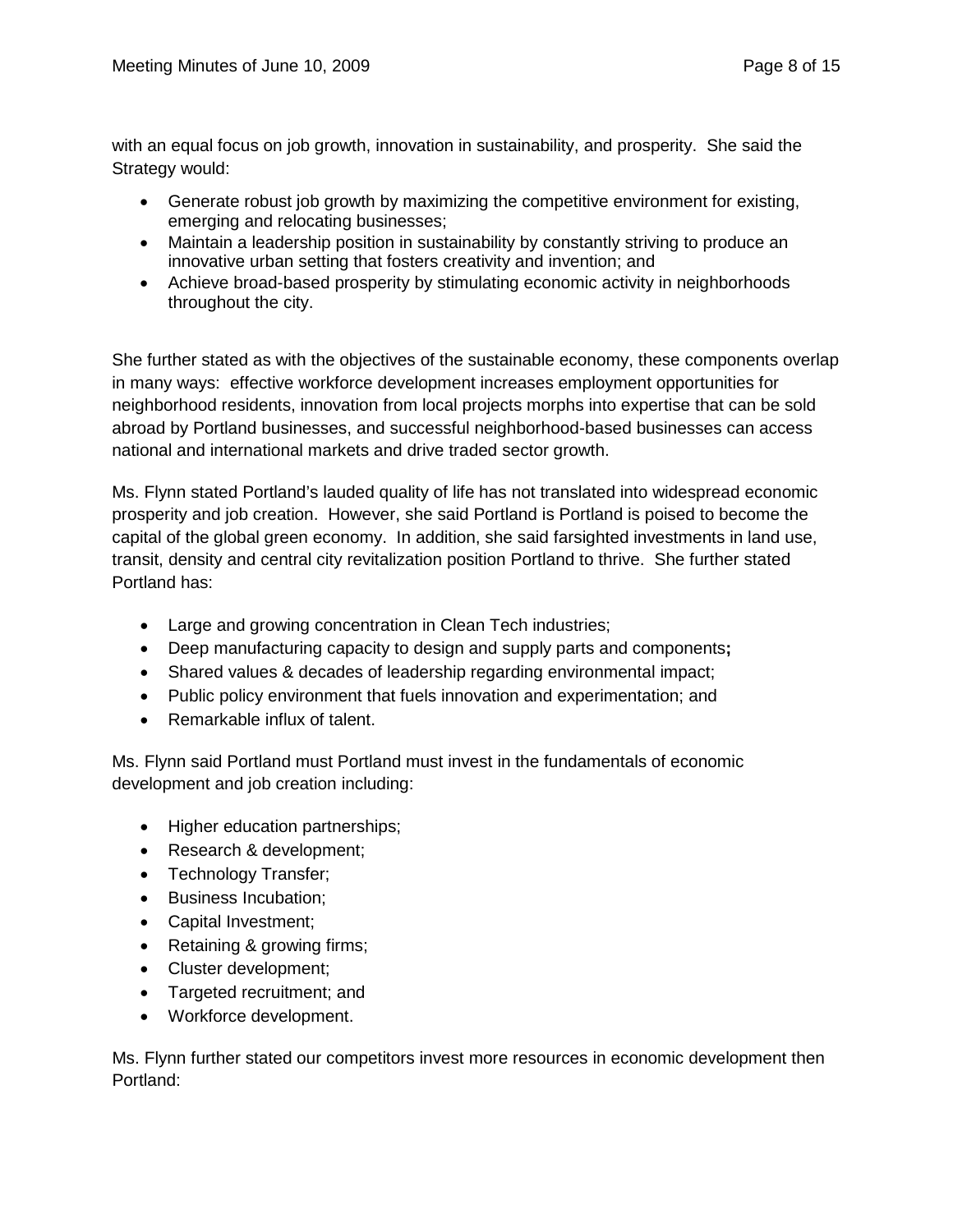| City               | Population | <b>Budget</b> |
|--------------------|------------|---------------|
| Austin             | 725,306    | \$6.6M        |
| Boston             | 600,980    | 33.6M         |
| Denver             | 576,842    | 4.2M          |
| Minneapolis        | 362,513    | 16.9M         |
| Seattle            | 565,809    | 6.2M          |
| Portland - 2009-10 | 550,396    | 3.5M          |
| 2008-09            |            | 4.2M          |

Ms. Flynn said the goal of the Economic Development Strategy was to create 10,000 net new jobs within the next five years. She said the strategy is to maximize Portland's competitive environment. However, she said economic success depends on creating an environment where innovation can happen more quickly than in other regions.

Mr. Patrick Quinton stated the development of the Strategy included input and feedback from a variety of groups and interests. As part of the drafting of the initial 50% draft, the Portland Development Commission (PDC) convened four content teams focused on Competitiveness, Sustainability, Central City, and Prosperity. These groups met several times from December through March while the Strategy draft was prepared, providing input and direction on the concept, content and specific action items.

Mr. Quinton said PDC completed the 50% draft of the Strategy in January 2009. This draft was shared with stakeholder groups throughout the city and the region. Feedback was incorporated into this version of the Strategy. Based on the feedback from many external partners, the plan changed its focus dramatically, including the following:

- Small business accounts for over 70% of the new job growth in Portland and this fact was not emphasized enough in the initial drafts.
- The Strategy places a greater emphasis on retention of existing businesses and jobs.
- The manufacturing action plan was reworked to build on assets (e.g., job opportunities, the Port of Portland, the working riverfront) and to take advantage of opportunities in the sustainable economy.
- The roles of higher education and workforce development infrastructure were highlighted as competitive assets.
- The section on Community Economic Development was updated to incorporate cutting edge policy making by recommending a Green Main Street program as well as developing a Small Business Portal and implementing a new Economic Gardening Program.
- Talent attraction as an objective of quality of life investments.

Meetings with stakeholder groups were held throughout the winter and spring including, but not limited to, the following:

- Mayor's Economic Development Cabinet
- Regional Partners
- Mayor's Small Business Advisory Council
- Portland Business Alliance Central City and Government Relations Committees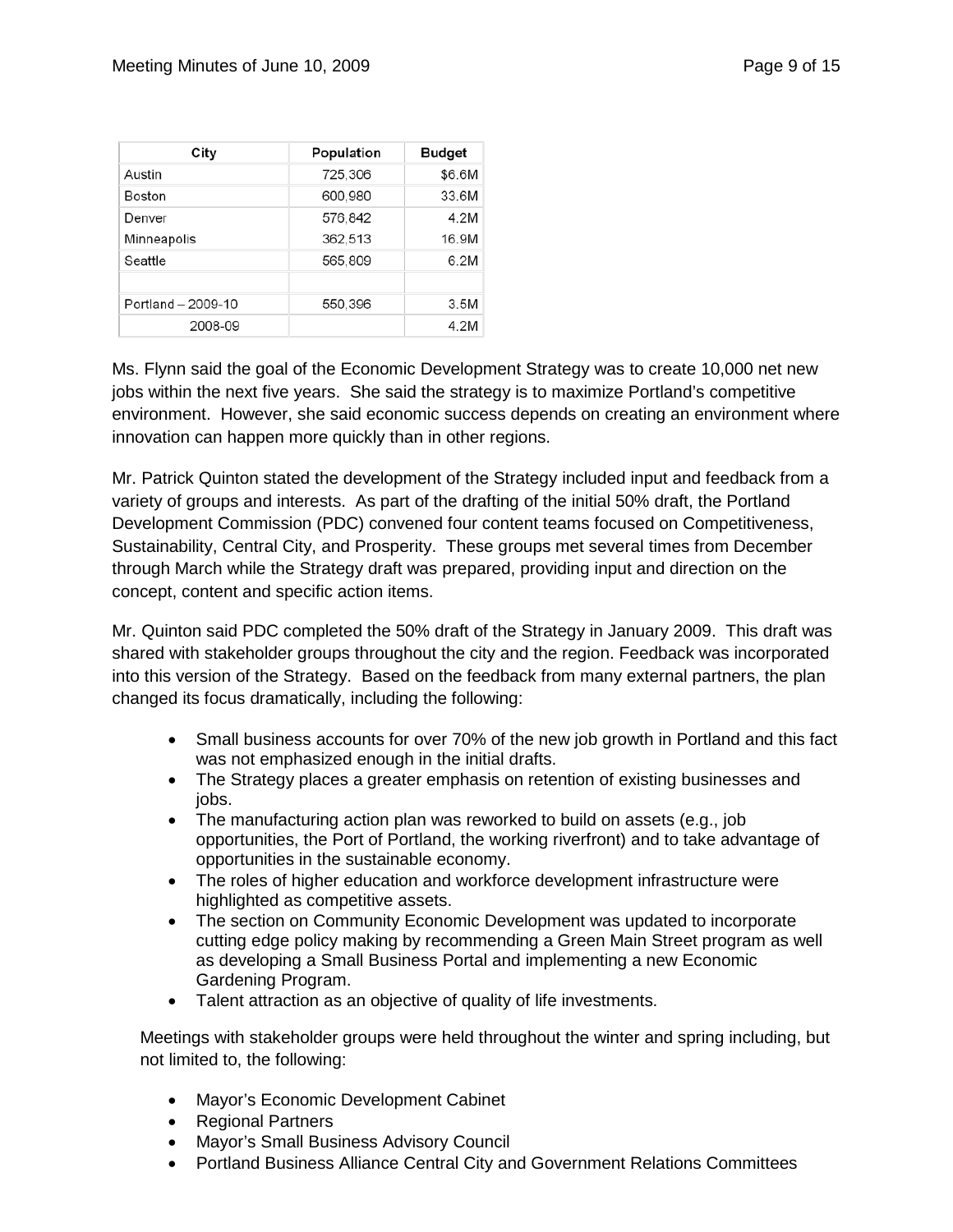- City Club
- Oregon Innovation Council staff
- Oregon Built Environment and Sustainable Technologies Center (BEST) staff
- Mayor's Planning & Sustainability Cabinet
- Mayor's Small Business Advisory Council
- Sustainable Development Commission

Chair Wilhoite stated during the process of drafting the policy, he heard a lot of positive feedback from industries and the public regarding the program and the draft strategy. Chair Wilhoite further stated tourism should be included in the strategy due to the dollars that touch that particular industry.

Ms. Erin Flynn stated the City has not had an approved strategy in many years, therefore they are asking for Board Approval so the strategy can be forwarded to City Council for their approval. She further stated the strategy includes implementation by a variety of responsible parties. PDC is responsible for the day-to-day staffing of the Strategy development and for the development and coordination of the implementation plan. Upon completion of the plan, PDC will direct the negotiation and drafting of the necessary intergovernmental agreements and memoranda of understanding between the entities responsible for particular elements of the Strategy. In addition, the current schedule for the formal roll out of the Strategy after PDC adoption is on June 11 in cooperation with Greenlight Greater Portland's annual meeting. The Strategy is slated to be formally adopted by the City Council in late June or July.

Ms. Sandra McDonough representing the Portland Business Alliance (PBA) stated the PBA supports the strategies of the plan overall. She said she is excited the strategy recognizes the importance of a thriving central city; she said it was an important focus now that we continue to grow jobs in our native industries – not just new industry and business. She commented raised taxes and fees are a concern as they affect the growth of business.

Chair Wilhoite stated the Economic Development Strategy is a commendable and exceptional plan. He said he would like staff to seek the assistance of Portland State University in completing a study on a "branding" project for the City of Portland.

After discussion among the Commissioners, Chair Wilhoite called for a motion to adopt Resolution No. 6714, titled, "Endorse the City of Portland Economic Development Strategy – A Five Year Plan for Promoting Economic Growth and Job Creation, and Recommend Adoption by City Council."

Commissioner Straus moved and Commissioner Ferran seconded the motion to adopt the Resolution No. 6714 as submitted.

AYE: Ferran, Mohlis, Straus, Wilhoite

NAY: None

VIII. WORK SESSION ON FISCAL YEAR 2009-10 APPROVED BUDGET AND FORECAST

Ms. Julie Cody and Mr. Tony Barnes presented Report No. 09-74, titled, "Work Session on Fiscal Year 2009-10 Approved and Forecast."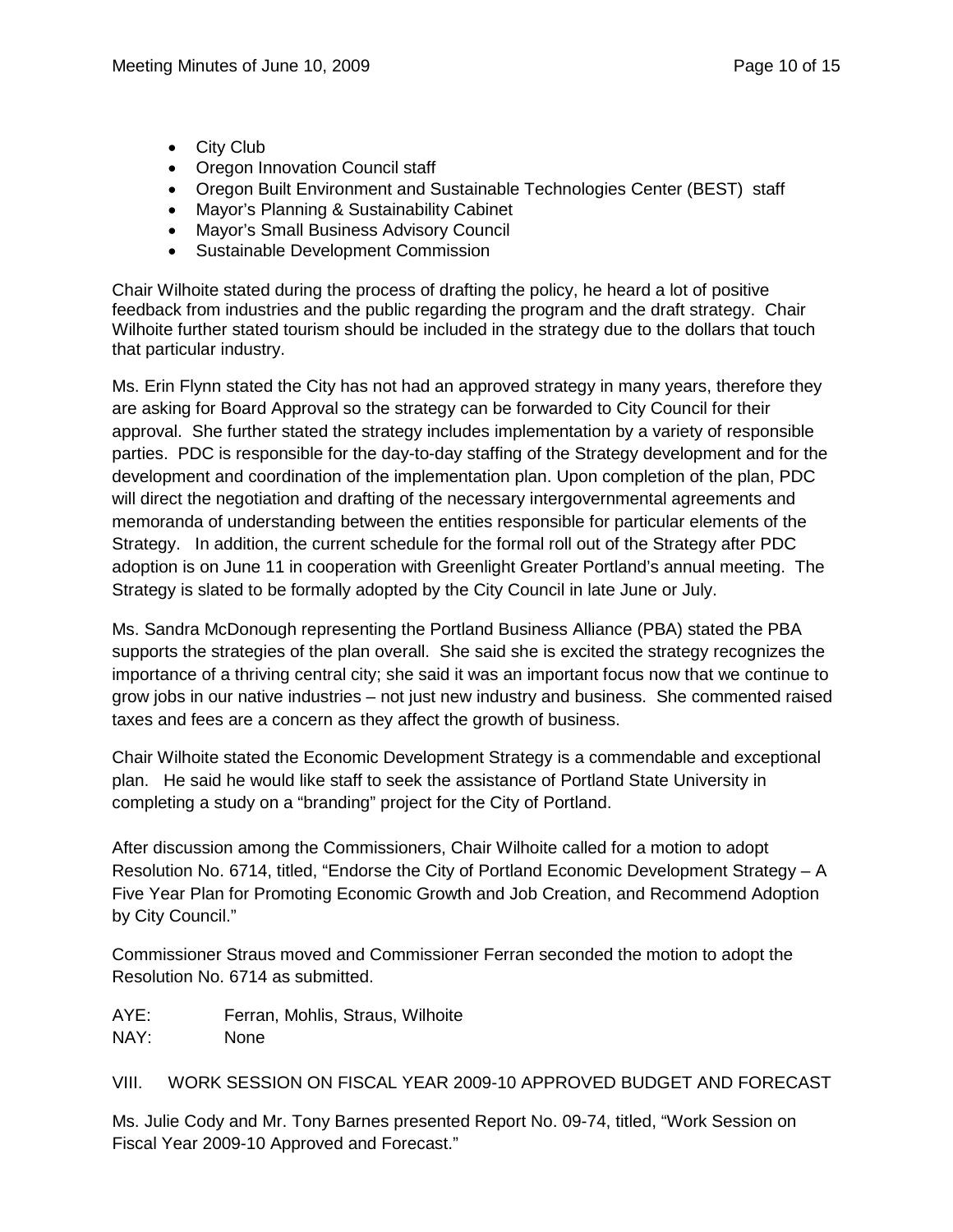Mr. Barnes also stated on May 27, 2009, the Portland City Council, acting as the PDC Budget Committee approved the FY 2009-10 Budget. The budget includes \$265,826,729 in total resources and requirements with total expenditures planned at \$209,418,570. Since delivery of the PDC Proposed Budget on May 15, 2009, the Approved Budget includes the following staff recommended changes:

- \$863,880 in transitional costs associated with transferring urban renewal related housing functions from the PDC to the Portland Housing Bureau.
- \$50,000 for funding a Downtown Retail Advocate from PDC's General Fund (Predevelopment resources).
- Carryover of \$3.8 million in funding for the Block 49 project from FY 2008-09 to FY 2009- 10.

The Budget Committee did not recommend or take action to make additional changes to the budget.

Mr. Barnes said following approval by the PDC Budget Committee, PDC submitted the Approved Budget to the Tax Supervising and Conservation Commission (TSCC) for review on May 28. The purpose of the June  $10<sup>th</sup>$  Work Session is to review the Approved Budget in more depth and to receive recommendations for changes that should be included in the budget to be adopted by the Board on June 24<sup>th</sup>, 2009. Staff will provide an overview of the Approved Budget for the Board at the June  $10<sup>th</sup>$  Commission Meeting and take recommendation for items that should be adjusted as part of the budget adoption. Also during the June  $24<sup>th</sup>$  Commission meeting, the TSCC will hold a public hearing, as required by Local Budget Law, prior to the Commission adoption of the Budget.

Mr. Barnes presented a brief description of the budget:



#### **Total Resources: \$275.7 Million**

Mr. Barnes presented the Urban Renewal Areas (direct projects and programs):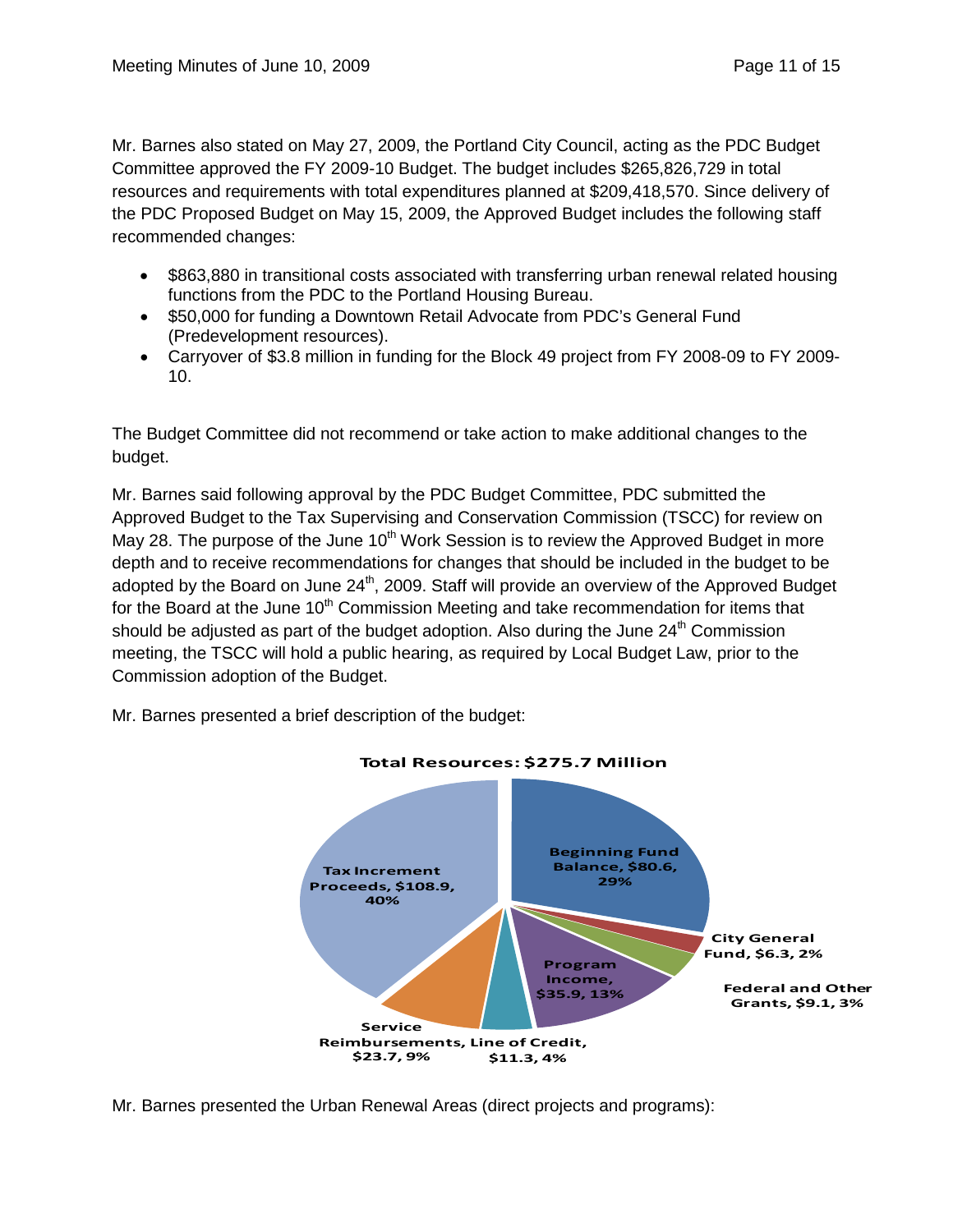

#### **URA Programs (Direct Spending, net of Staff and Indirect)**

Mr. Barnes said Business and Industry: Increases \$718 thousand. Majority of increase represents updated carryover of General Fund from FY 2008-09 and a reallocation of some program staff to the General Fund. Also adds anticipated grant resources associated with the EOI programs. Housing: Increases \$936 thousand. Primarily associated with changing accounting treatment of how Housing overhead staff is accounted for between operating and capital funds (no net increase/part of interfund transactions). Infrastructure: Increases \$3.1 million: Adds resources and expenditures for Ankeny/Burnside Public Improvements in Downtown Waterfront; Marysville school park development in Lents; and Streetcar Loop carryover funds in Convention Center URA; and Director Park construction in South Park Blocks URA (\$1.3 million); Revitalization: Increases \$884 thousand. The increase is associated with (1) pulling Downtown Waterfront storefront program allocations forward from future years to meet current commitments; and (2) adding carryover from FY 2008-09 to FY 2009-10 for planned acquisitions and RFQ processes currently underway for Lents Town Center.

Commissioner Ferran said she would like to see Tax Increment Financing (TIF) funds used to create homeownership opportunities such as the Pearl and in Downtown/Central City areas. Commissioner Ferran stated PDC uses TIF bricks and morter dollars to create rental housing develoments, she would like to see it shift to create home ownership opportunities. She said it is unbalanced.

Chair Wilhoite asked Ms. Haack if it is a matter the dollars goes to the production of units rather then helping someone buy or rent units.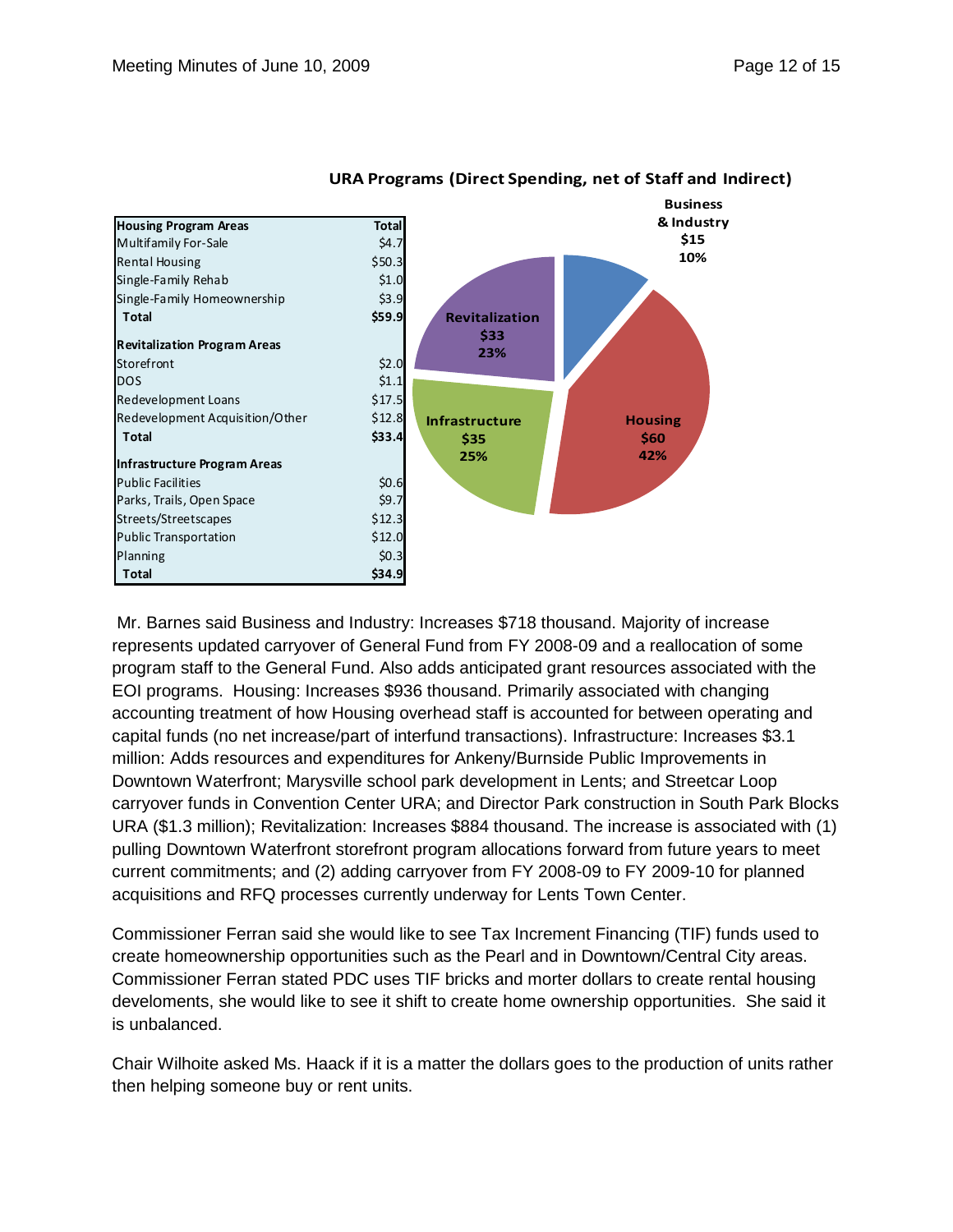Ms. Shelly Haack said if you look at the downtown areas in particular, they are heavily weighted for rental housing. While, there may be some dollars available for home ownership, the vast majority is programmed for rental housing by policy.

Chair asked staff to determine if there was anyone who could help design a program to address these homeownership concerns.

Commissioner Straus asked if PDC could help developers in moving their projects forward or if not; help them locate other funding. In addition, he stated he would like to see some type of project that cleans up North Portland. Commissioner Straus said he would like to create about 100 jobs for at-risk youth and adults who would wear PDC t-shirts. He said this type of program would create jobs and pride in their community. He asked staff to determine if TIF could be used to fund such a project.

Ms. Julie Cody said staff is evaluating the project and further stated the funding could be addressed in budget amendment process.

#### IX. ANNUAL HOUSING PRODUCTION AND ACTIVITIES BRIEFING

Mr. Komi Kalevor, Ms. Shelly Haack, and Ms. Sara Culp presented Report 09-75, titled, "Annual Housing Production and Activities Briefing."

Ms. Sara Culp stated on January 8, 2003, the Portland Development Commission (PDC) Board of Commissioners (Board) adopted Resolution No. 5963 establishing a goal to increase housing production to assist 20,000 units or households between 2001 and 2011. This aggressive tenyear goal illustrates PDC's commitment to housing as a part of PDC's overall economic development and revitalization mission, and set a primary focus on the preservation and development of affordable housing opportunities and assistance to first-time homebuyers.

Ms. Culp further stated the Annual Unit Production Report for FY 2007/08, which accounts for PDC's progress towards the 20,000 unit goal and other housing activities, has been completed and shows that in 2007/08, PDC funded the development of housing and homeownership assistance for 1,999 Portland households. This briefing is to update the Board on this report, as well as activity to date in FY 2008/09. She said given the plans to create a new Portland Housing Bureau that merges the housing-related functions of PDC and the Bureau of Housing and Community Development, this report and briefing also serve to present the baseline of PDC's historical and recent housing investments and achievements. She further stated the briefing also responds to Commissioners' interest during the FY 2009/10 budget discussions to learn more about PDC's housing programs and services.

Ms. Culp stated the 2003 goal to increase housing production to assist 20,000 units or households between 2001 and 2011 is broken down into the following categories, with specific goals: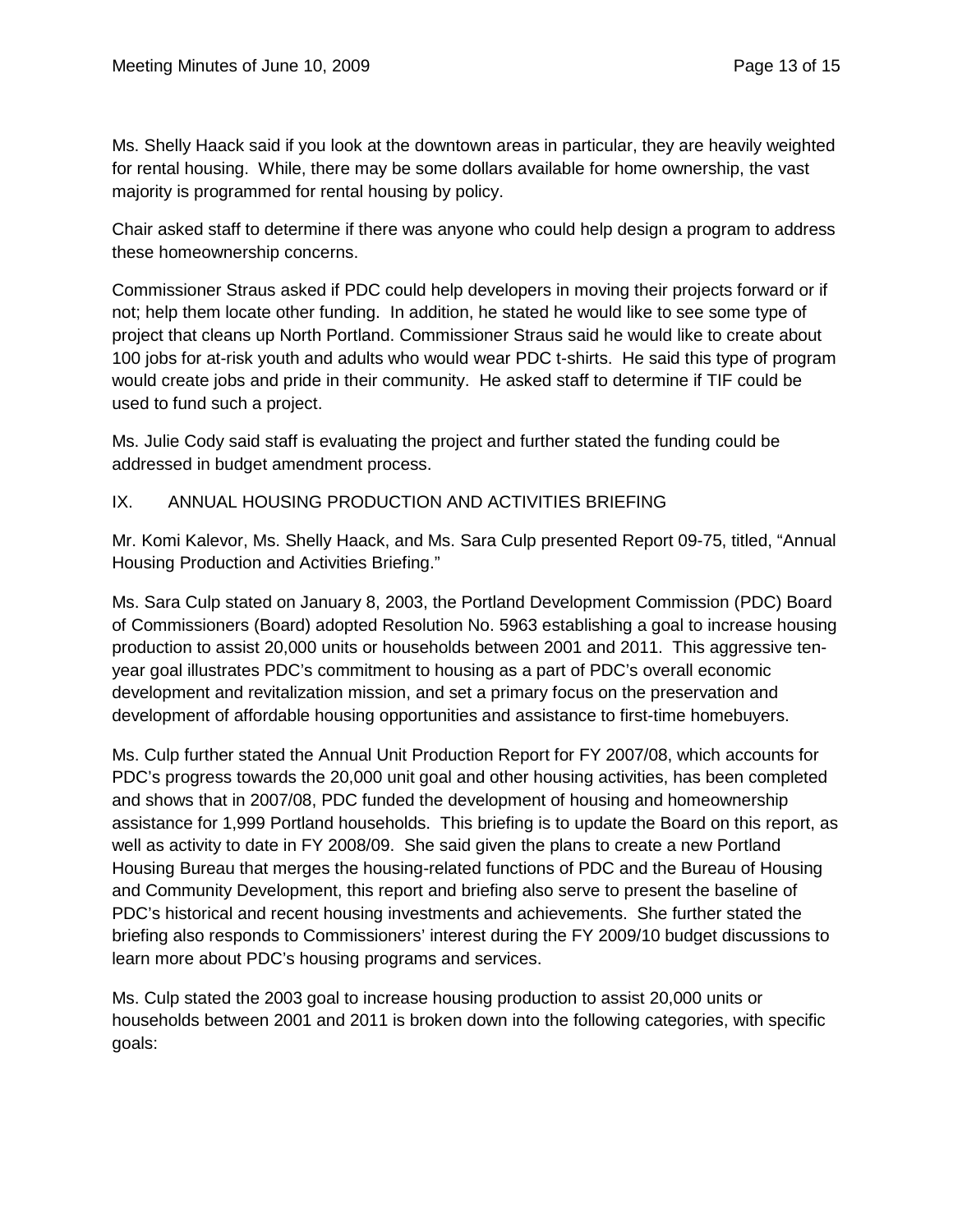| 1,500 Rental Rehab Preservation Units (0-60% MFI <sup>1</sup> ) 3,000 New Homeownership Units |  |
|-----------------------------------------------------------------------------------------------|--|
|                                                                                               |  |

6,400 New Low-Income Rental Units (0-60% MFI) 1,600 Homes Repaired

## 4,500 New Market Rate Rental Units (>60% MFI)

<span id="page-13-0"></span>ı

# 3,000 First-Time Homebuyers

# **12,400 Rental Housing Units 7,600 Homeownership Units and**

# **First-Time Homebuyers**

She said the goals represent a roll-up of both City housing policies and PDC housing goals in the various urban renewal areas (URAs), and include activity and investments with all sources of direct and indirect financing PDC delivers, including Tax Increment Financing (TIF), Federal, City funds, and tax abatements and fee waivers. Changes in funding availability and policy priorities at the local and national level have impacted, and will continue to impact PDC's housing production goals as originally outlined.

Ms. Culp stated the 2007/08 report shows that PDC has achieved nearly 70% of the total goal thus far. Last year, PDC assisted nearly 2,000 low and moderate income households in Portland with affordable housing opportunities. Some highlights include:

- PDC staff closed over \$33 million in housing loans and grants.
	- o \$17.9 million of this was through TIF programs, in support of the TIF Set Aside policy and broader URA plan goals.
- 77% of the housing funded provides opportunities for households earning 60% MFI or below, and 23% serves households in the middle income range of 61-100% MFI.
- PDC started the new Mortgage Credit Certificate program, expanded homeownership outreach, and increased TIF homeownership funding available in Lents and Interstate URAs. This resulted in a 52% increase in first-time homebuyers. Looking at the cumulative totals towards the 2011 goals, PDC is already exceeding the ten-year goals for two categories: preservation of existing low income rental housing and financing for new homeownership development. Achievement for owner-occupied homes repaired – one of PDC's most popular and well-known programs in the community – is on track. Assistance to first-time homebuyers lagged in past years, but due to the additional funding through the TIF Set Aside and the Board's prioritization of this goal, progress in this category jumped forward last fiscal year and is continuing with very high achievement this year to-date.

Ms. Culp said PDC's achievement of new low-income rental housing development goals has lagged in recent years due to increasing cost per unit of development, as well as the City's priority on very low income and permanent supportive housing, which typically costs more to produce. So, although fewer new rental housing units are being constructed, many of them are serving much lower income households, where regional data shows the most housing need. Finally, PDC's production of new "market rate" rentals (any rental housing above 60% MFI) has significantly diminished due to the City's prioritization of 0-60% MFI housing and the lack of unique funding sources or incentives for 61% MFI+ rental housing. The only units above 60% MFI funded by the Housing Department in 2007/08 were a handful of managers' units in low